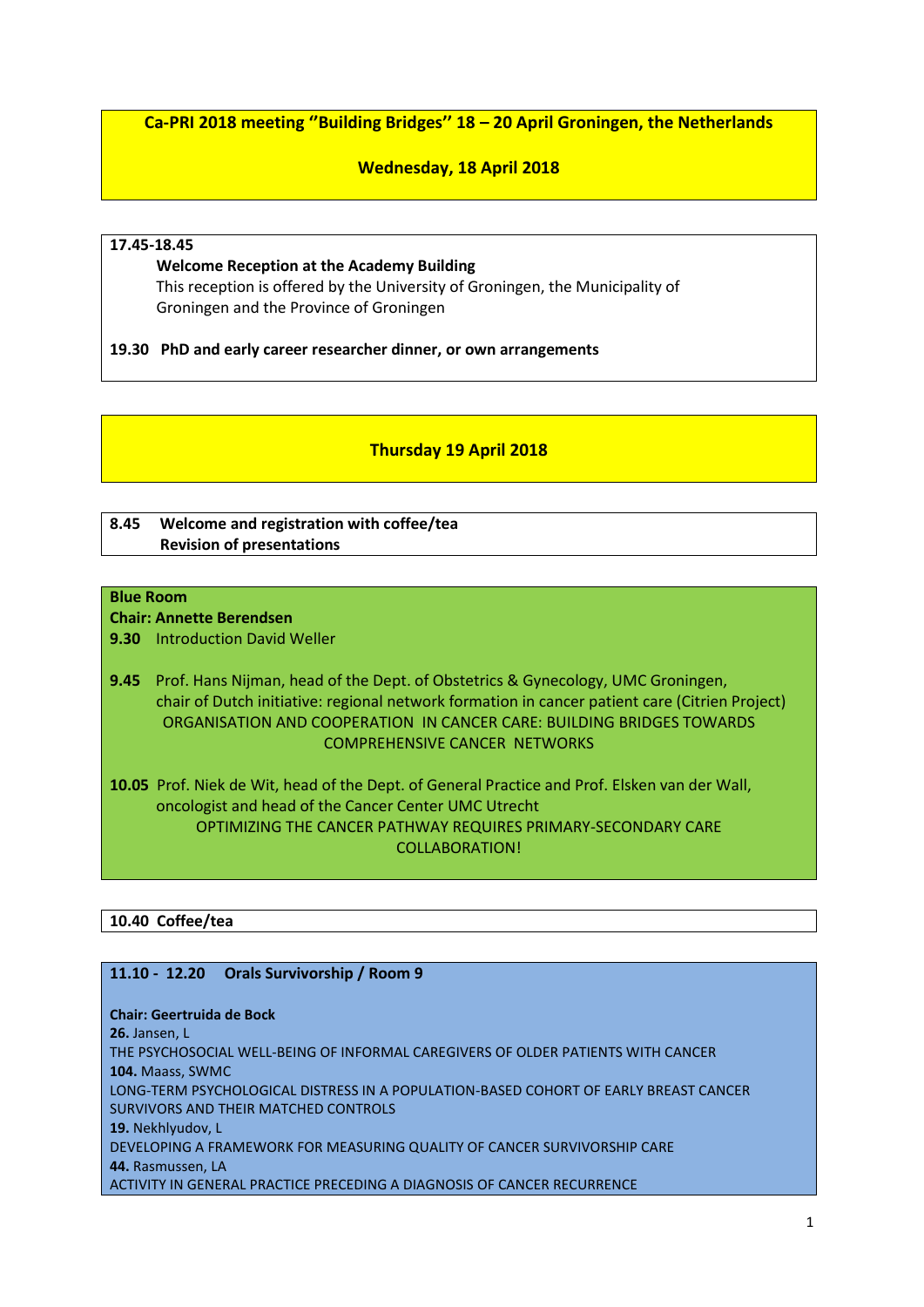# **11.10 - 12.20 Orals Early Diagnosis / Round Room**

**Chair: Fiona Walter**

**12.** Emery, JD

THE RAGE PROJECT: A STEP-WEDGE IMPLEMENTATION OF RAPID ACCESS GASTROINTESTINAL ENDOSCOPY (RAGE) SERVICES IN MELBOURNE, AUSTRALIA

**36.** Nafees, SN

DEVELOPMENT OF A BEHAVIOUR CHANGE INTERVENTION TO EXPEDITE THE DIAGNOSIS OF SYMPTOMATIC CANCER; FINDINGS FROM AN ONLINE SURVEY OF GENERAL PRACTITIONERS IN WALES

**52.** Brandenbarg, D

POSSIBLE MISSED OPPORTUNITIES FOR DIAGNOSING COLORECTAL CANCER IN DUTCH GENERAL PRACTICE: A MULTI-METHODS APPROACH

**105.** Nicholson, BD

A WORD I USE ALMOST EVERY DAY BUT ACTUALLY WHAT DOES IT MEAN?" AN INTERVIEW STUDY OF ENGLISH GPS' UNDERSTANDING AND PRACTICE OF SAFETY NETTING FOR POTENTIAL CANCER PRESENTATIONS

#### **-------------------------------------------------------------------------------------------------------------------------------------------------- 11.10 - 12.20 Short orals Prevention – Policy / Room 10**

### **Chair: Christine Campbell**

**108.** Weller, D

IMPROVING ORAL AND CERVICAL CANCER OUTCOMES IN RURAL INDIA: A PRIMARY CARE-BASED INTERVENTION USING M-HEALTH TECHNIQUES

**31.** Mansour, MBL

OPPORTUNITIES FOR A SMOKING CESSATION DISCUSSION WITH FEMALE SMOKERS ATTENDING CERVICAL CANCER SCREENING: AN EXPLORATIVE QUALITATIVE STUDY

**48.** Usher-Smith, JA

DEVELOPMENT AND VALIDATION OF LIFESTYLE-BASED PREDICTION MODELS FOR THE PREVENTION OF THE MOST COMMON PREVENTABLE CANCERS

**50.** Merriel, SWD

HUMAN PAPILLOMAVIRUS (HPV) VACCINATION FOR YOUNG MEN WHO HAVE SEX WITH MEN (YMSM) IN PRIMARY CARE: INSIGHTS FROM THE YOUNG HIMMS STUDY

**68.** Mills, K

DEVELOPMENT AND USABILITY TESTING OF A VERY BRIEF INTERVENTION FOR PERSONALISED CANCER RISK ASSESSMENT TO PROMOTE BEHAVIOUR CHANGE IN PRIMARY CARE

**78.** Petersen, GSP

HOW DOES THE HEALTH LITERACY OF DANISH CANCER PATIENTS INFLUENCE THEIR INTERACTION WITH THEIR GP?

**1.** Walker JG

INVOLVING PATIENTS IN THE DEVELOPMENT OF A COLORECTAL CANCER RISK PREDICTION TOO**L**

**3.** Usher-Smith, JA

EXTERNAL VALIDATION OF RISK PREDICTION MODELS FOR INCIDENT COLORECTAL CANCER USING UK BIOBANK

**30.** Saya, S

DISCRIMINATION OF THE AUSTRALIAN POPULATION INTO COLORECTAL CANCER SCREENING CATEGORIES USING RISK PREDICTION MODELS

**12.20 Lunch**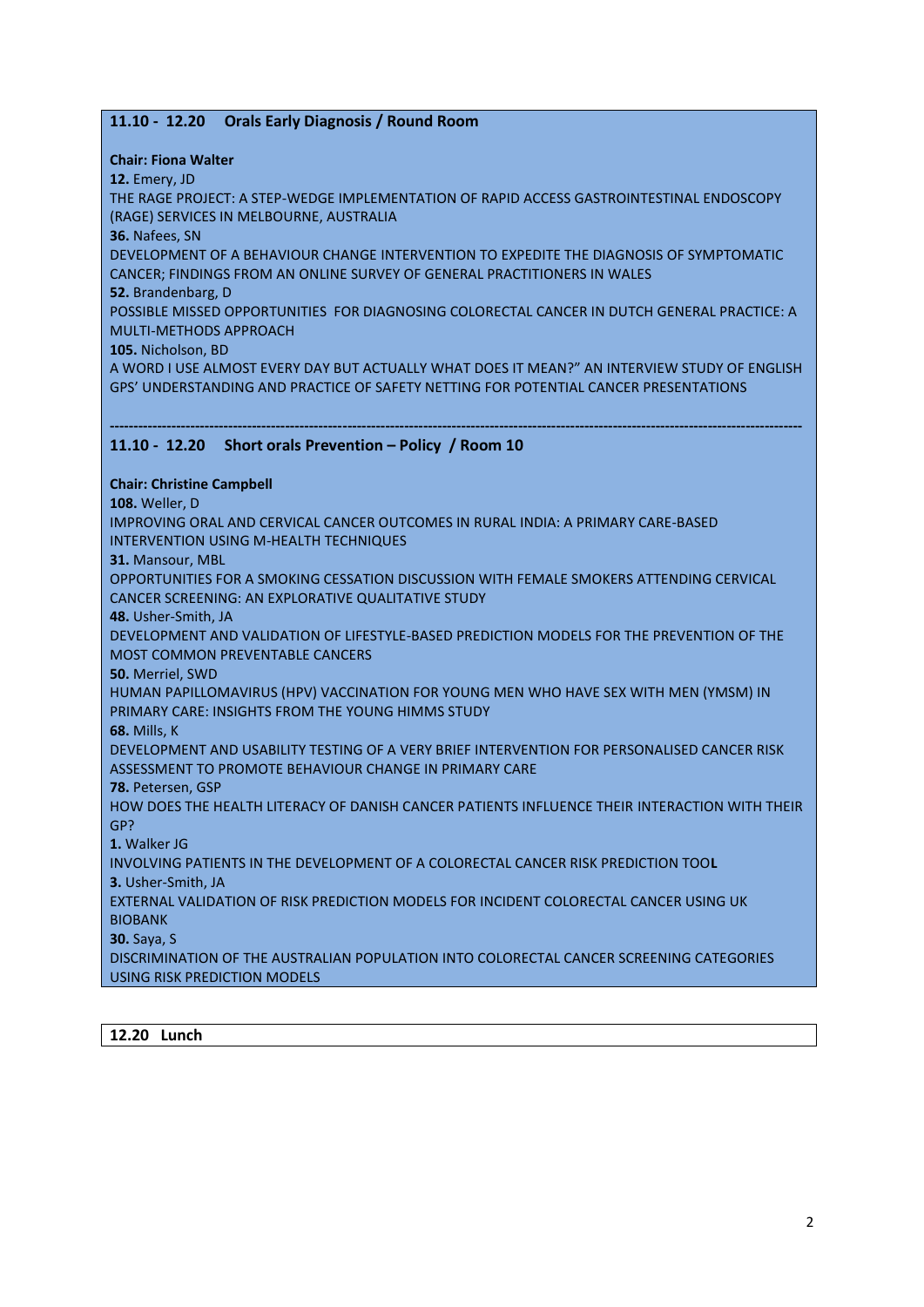# **13.20 – 14.30 Orals Early Diagnosis / Round Room**

**Chair: Richard Neal**

**27.** Shephard, EA

SELECTION OF MEN FOR INVESTIGATION OF POSSIBLE TESTICULAR CANCER IN PRIMARY CARE: A LARGE CASE-CONTROL STUDY USING ELECTRONIC PATIENT RECORDS.

**56**. Lawrenson, RA

DIFFERENCES IN THE PRESENTATION OF BREAST CANCER IN NEW ZEALAND WOMEN

**97**. Marzo, M

DIAGNOSING OVARIAN CANCER IN PRIMARY CARE: RESULTS FROM THE CATALAN DIAGNOSIS AUDIT (OVACC STUDY)

**16.** Callister, ME

LUNG CANCER STAGE SHIFT FOLLOWING A SYMPTOM AWARENESS CAMPAIGN

**111.** Percac-Lima, S.

BRIDGING PRIMARY CARE, RADIOLOGY AND ONCOLOGY: LUNG CANCER SCREENING NAVIGATION FOR CURRENT SMOKERS IN COMMUNITY HEALTH CENTERS A RANDOMIZED CONTROLLED TRIAL

#### **------------------------------------------------------------------------------------------------------------------------------------------------ 13.20 – 14.30 Short orals Survivorship / Room 9**

### **Chair: Daan Brandenbarg**

**2.** Miedema, B STILL BUILDING THE BRIDGE! BARRIERS TO TRANSITIONING TO PRIMARY HEALTH CARE FOR CANCER FOLLOW-UP CARE **7.** Urquhart, R SURVIVORSHIP CARE PLANS: DISCREPANCIES BETWEEN WHAT RCTS ASSESS AND WHAT STAKEHOLDERS EXPECT FROM THEIR USE **8.** Wieldraaijer, T COLORECTAL CANCER PATIENTS' PREFERENCES FOR TYPE OF CAREGIVER DURING SURVIVORSHIP CARE **25.** Akker, M. van den CRITICAL REFLECTIONS CONCERNING COMBINED IN-DEPTH INTERVIEWS WITH OLDER PATIENTS WITH CANCER AND THEIR INFORMAL CAREGIVERS **33.** Roscoe, J PARTNERSHIP IN PROSTATE CANCER CARE: THE FEASIBILITY OF AN INTEGRATED SYSTEM TO IMPROVE PATIENT OUTCOMES AND EXPERIENCE. ICARE-P **55.** Bock, GH de PATIENTS' EXPECTATIONS AND PREFERENCES REGARDING CANCER FOLLOW-UP CARE **64.** Gimferrer, N BREAST CANCER PATIENTS: HOSPITAL AND PRIMARY CARE SHARED CARE **106**. Kanguru, LK SURVIVAL FOLLOWING DIAGNOSIS OF A SECOND PRIMARY CANCER (SPC): A NATIONAL LINKAGE STUDY IN **SCOTLAND 113.** Heins, MJ LONG-TERM EFFECTS OF DIFFERENT BREAST CANCER TREATMENTS **5**. Urquhart, R ADVANCE CARE PLANNING WITH CANCER PATIENTS: DESIGN AND TESTING OF A TAILORED COMMUNICATION SKILLS TRAINING WORKSHOP

# **13.20 – 14.30 Short orals Prevention – Policy / Room 10**

**Chair: Greg Rubin** Short orals Prevention - Policy **115**. Lyratzopoulos,Y WHICH ASPECTS OF PATIENT EXPERIENCE PREDICT SATISFACTION WITH CARE? EVIDENCE FROM THE ENGLISH CANCER PATIENT EXPERIENCE SURVEY

**------------------------------------------------------------------------------------------------------------------------------------------------**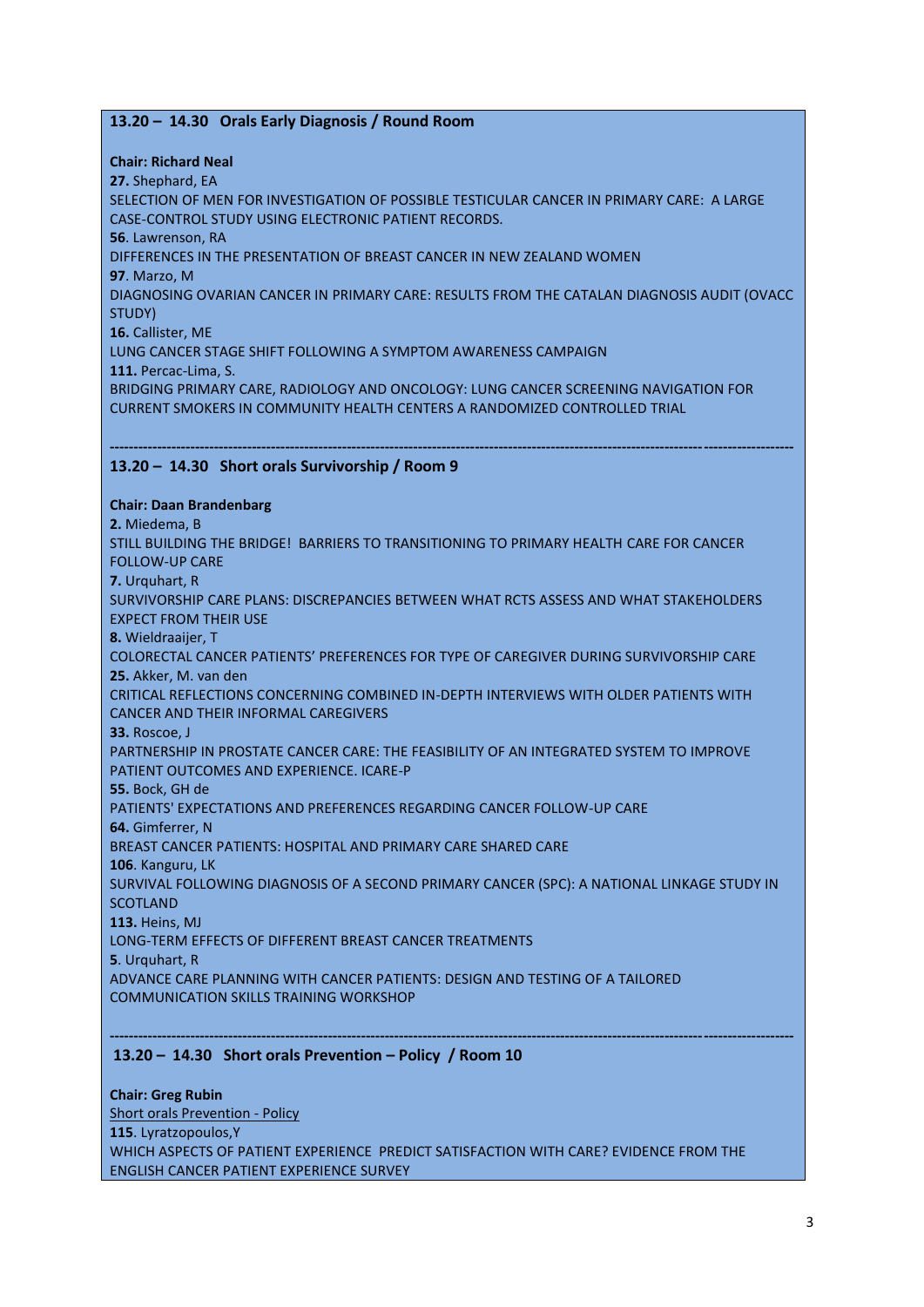| 79. Noteboom, EA                                                                           |
|--------------------------------------------------------------------------------------------|
| IMPLEMENTATION OF A TIME OUT CONSULTATION IN PRIMARY CARE BEFORE TREATMENT DECISION FOR    |
| PALLIATIVELY TREATED CANCER PATIENTS: A MIXED METHODS PILOT STUDY EVALUATING PATIENTS' AND |
| PHYSICIANS' EXPERIENCES                                                                    |
| 60. Stegmann, ME                                                                           |
| CORRESPONDENCE BETWEEN PRIMARY AND SECONDARY CARE ABOUT PATIENTS WITH CANCER: A DELPHI     |
| <b>CONSENSUS STUDY</b>                                                                     |
| 14. Murchie, P                                                                             |
| DOES RURALITY IMPACT PROCESSES AND OUTCOMES OF MELANOMA CARE? RESULTS FROM A WHOLE-        |
| SCOTLAND MELANOMA COHORT                                                                   |
| 17. MacDonald, LA                                                                          |
| CANCER RESEARCH UK FACILITATORS: A BRIDGE BETWEEN CANCER STRATEGIES AND CHANGE IN PRIMARY  |
| <b>CARE</b>                                                                                |
| 42. Milley, K                                                                              |
| LOOK WHO IS TALKING NOW: CANCER IN PRIMARY CARE ON TWITTER                                 |
| 72. Lofters, AK                                                                            |
| DISPARITIES IN BREAST CANCER DIAGNOSIS FOR IMMIGRANT WOMEN IN ONTARIO AND BC: RESULTS FROM |
| THE CANIMPACT STUDY                                                                        |
| 84. Barnett, KN                                                                            |
| EXAMINING THE IMPACT OF MULTIMORBIDITY ACROSS THE CANCER CARE CONTINUUM - A DATA LINKAGE   |
| STUDY INVESTIGATING BOTH COLORECTAL AND LUNG CANCER                                        |
| 70. Hansen, DG                                                                             |
| BUILDING BRIDGES: VIDEO-ASSISTED COMMUNICATION BETWEEN A CANCER PATIENT, THE GENERAL       |
| PRACTITIONER AND THE ONCOLOGIST TESTED IN A RANDOMIZED CONTROLLED TRIAL                    |
| 51. Merriel, SWD                                                                           |
| PREDICTING PROSTATE CANCER PROGRESSION: RETROSPECTIVE COHORT STUDY IDENTIFYING PROGNOSTIC  |
| FACTORS FOR PROSTATE CANCER OUTCOMES USING ROUTINE PRIMARY CARE DATA                       |

## **14.30 Coffee/tea/soft drinks**

## **15.00 – 16.00 Workshops / Room 9 + 10**

Workshop I / Room 9

**69.** Walter, FM; Emery, J; Neal, RD; Lyratzopoulos, Y; Hamilton,W EVALUATING CANCER DIAGNOSTIC TESTS FOR PRIMARY CARE

Workshop II / Room 10 **20.** Roope, R; Bauld, L; Llewellyn-Date, K BEHAVIOUR CHANGE AND CANCER PREVENTION. MINUTES IN A CONSULTATION TO SAVE YOU TIME - SAVE A LIFE.

**--------------------------------------------------------------------------------------------------------------------------------------------------**

# **15.00 - 16.00 Blue Room**

### **Chair: Larissa Nekhlyudov**

Prof. Kevin Oeffinger, director Duke Center for Onco-Primary Care and Duke Supportive Care & Survivorship Center, Duke Cancer Institute

MEET & GREET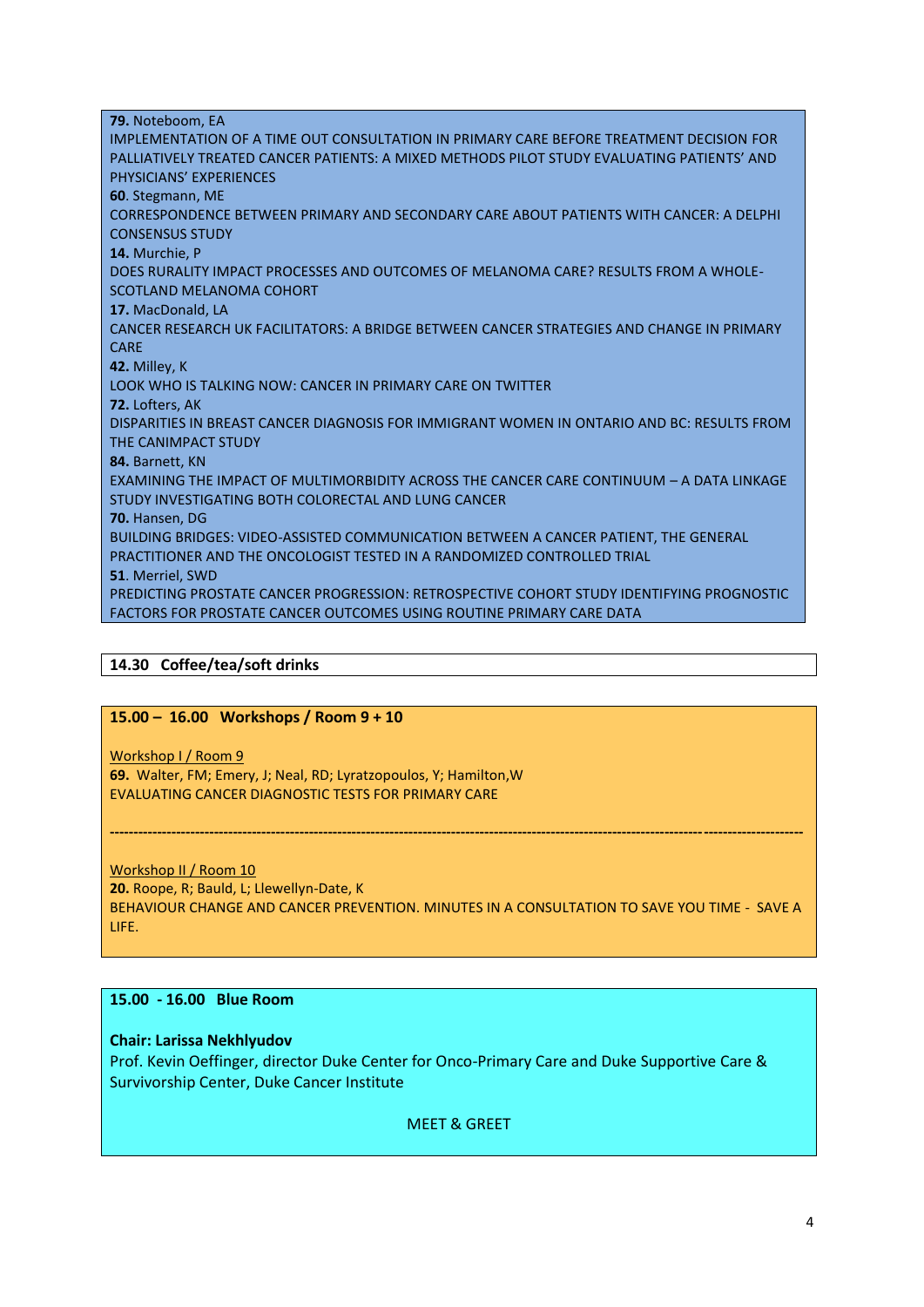| 15.00 - 16.00 E-posters / Round Room                                                          |
|-----------------------------------------------------------------------------------------------|
| <b>Chair: Mariken Stegmann</b>                                                                |
| 4. Douma, LN                                                                                  |
| DO PEOPLE WITH A DIFFERENT REGULATORY FOCUS MAKE DIFFERENT DECISIONS ABOUT COLORECTAL         |
| <b>CANCER-SCREENING PARTICIPATION?</b>                                                        |
| 10. Duijts, SFA                                                                               |
| BARRIERS AND FACILITATORS REGARDING (RETURN TO) WORK AND EXPERIENCED CHANGES IN EMPLOYMENT    |
| STATUS OF BREAST CANCER SURVIVORS 5-10 YEARS AFTER DIAGNOSIS                                  |
| 11. Boer, AGEM de                                                                             |
| THE ROLE OF THE GENERAL PRACTITIONER IN RETURN TO WORK AFTER CANCER - A SYSTEMATIC REVIEW     |
| 15. Bongaerts, THG                                                                            |
| DIFFERENTIAL ATTENDANCE RATES IN DUTCH NATIONAL CANCER SCREENING PROGRAMMES                   |
| 102. Koo, M                                                                                   |
| PRESENTING SYMPTOMS OF CANCER AMONG TEENAGERS AND YOUNG ADULTS: PRELIMINARY FINDINGS          |
| <b>FROM THE BRIGHTLIGHT COHORT</b>                                                            |
| 29. Högberg, C                                                                                |
| DIAGNOSIS OF COLORECTAL CANCER AND INFLAMMATORY BOWEL DISEASE: SYMPTOMS AS PERCEIVED BY       |
| PATIENTS AND DOCTORS AND FAECAL IMMUNOCHEMICAL TEST RESULTS                                   |
| 38. Moriarty, YC                                                                              |
| IMPROVING CANCER SYMPTOM AWARENESS AND HELP-SEEKING AMONG PEOPLE LIVING IN                    |
| SOCIOECONOMICALLY DEPRIVED COMMUNITIES USING THE ONLINE HEALTH CHECK: A PROTOCOL FOR THE      |
| AWARENESS AND BELIEFS ABOUT CANCER (ABACUS) RANDOMISED CONTROL TRIAL                          |
| <b>40. Hultstrand Ahlin, C</b>                                                                |
| PATIENTS' PRESENTATION OF BODILY SENSATIONS - AN OBSERVATIONAL STUDY OF, INTERACTION,         |
| NEGOTIATION AND SHARED UNDERSTANDINGS AMONG PATIENTS AND HEALTHCARE PERSONNEL AFTER           |
| <b>IMPLEMENTATION OF STANDARDIZED CANCER PATIENT PATHWAYS</b>                                 |
| 43. Habgood, EH                                                                               |
| IDENTIFYING THE PREVALENCE OF PATIENTS AT INCREASED RISK FOR MELANOMA IN AUSTRALIAN GENERAL   |
| <b>PRACTICE</b>                                                                               |
| 46. Holt Jessen, N                                                                            |
| CANCER PATIENT PATHWAYS AND INVESTIGATIONS IN THE YEAR PRECEDING A DIAGNOSIS OF AN            |
| <b>ABDOMINAL CANCER</b>                                                                       |
| 47. De Burghgraeve, T                                                                         |
| TOGETHER IN LINE, THE POWER OF INFORMAL CARE IN GROUP                                         |
| <b>49.</b> Smits, S                                                                           |
| PROTOCOL FOR THE DEVELOPMENT OF A BRIEF DECISION AID FOR LOW-DOSE ASPIRIN USE AS A PREVENTIVE |
| STRATEGY FOR BOWEL CANCER ALONGSIDE SCREENING                                                 |
| 67. Perfors, IAA                                                                              |
| INVOLVING THE GENERAL PRACTITIONER DURING CURATIVE CANCER TREATMENT: A SYSTEMATIC REVIEW OF   |
| <b>HEALTH CARE INTERVENTIONS</b>                                                              |
|                                                                                               |

# **16.00 Comfort break, switch to Blue Room**

# **Blue Room**

# **Chair: Annette Berendsen**

**16.10** Dr. Wanda de Kanter, pulmonologist, Netherlands Cancer Institute WHY SHOULD ALL DOCTORS CARE ABOUT PREVENTION?

**17.00** Closing remarks

**18.30 Conference dinner at Pudding Factory Groningen**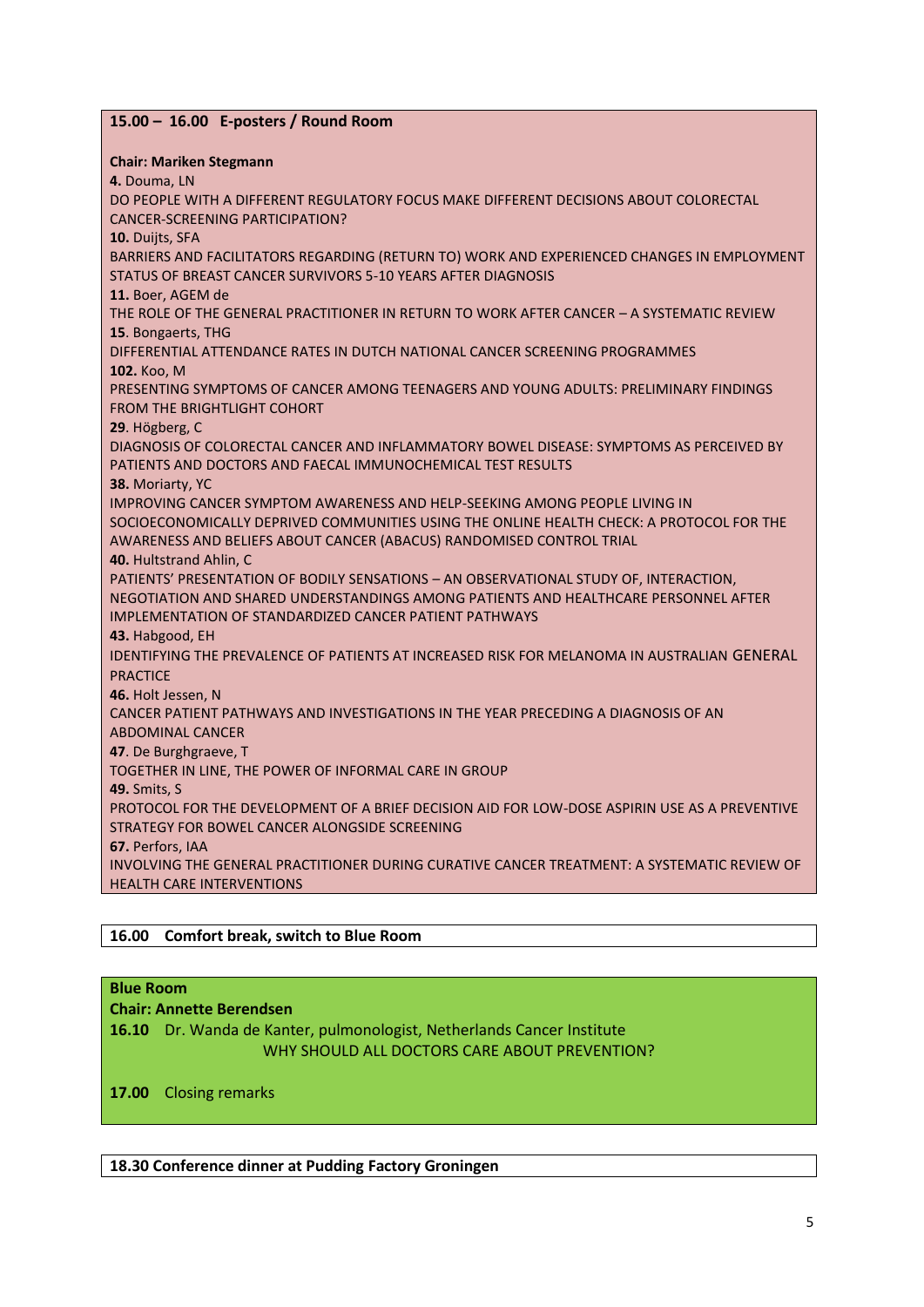# **Friday 20 April 2018**

**7.00 Ca-PRI run 5 km** around Groningen (meet at Academy Building from 6.50-7.00)

# **8.20 Welcome and registration with coffee/tea Revision of presentations**

### **Blue Room**

**8.50** Good morning & practicalities

**Chair: Marjolein Berger, head Dept. General Practice & Elderly Care Medicine 9.00 - 9.25**

 Prof. Roger Jones, editor of the British Journal of General Practice TRENDS IN PRIMARY PUBLISHING: MAXIMIZING THE MESSAGE FOR REAL LIFE PRACTICE

**9.25 Comfort break, switch to rooms**

### **9.35 – 10.45 Orals Survivorship / Room 9**

#### **Chair: Saskia Maass**

**13.** Murchie, P

DOES RURALITY PREDICT POORER CANCER SURVIVAL? – AN INTERNATIONAL META-ANALYSIS AND NARRATIVE SYNTHESIS OF EVIDENCE FOR POTENTIAL MECHANISMS **54.** Wharam, JWF IMPACT OF HIGH-DEDUCTIBLE INSURANCE ON BREAST CANCER CARE AMONG LOWER-INCOME WOMEN **95.** Boer, H

SHARED-CARE FOLLOW-UP AFTER CHEMOTHERAPY FOR TESTICULAR CANCER SURVIVORS **76.** Chima, S

PUBLISH OR PERISH: MAPPING PUBLICATIONS OF CANCER IN PRIMARY CARE IN THE LAST 5 YEARS **100.** Geerse, OP

IT TAKES TWO TO TANGO: A QUALITATIVE STUDY OF SERIOUS ILLNESS CONVERSATIONS IN PATIENTS WITH ADVANCED CANCER

**--------------------------------------------------------------------------------------------------------------------------------------------------**

#### **9.35 – 10.45 Short orals Early Diagnosis I / Round Room**

**Chair: Henk van Weert**

**9.** Jensen, H CANCER SUSPICION AND URGENT REFERRAL IN RELATION TO A PERSON'S USUAL CONSULTATION PATTERN IN GENERAL PRACTICE **18.** McCutchan, GM UNDERSTANDING THE INFLUENCES ON EARLY LUNG CANCER SYMPTOM PRESENTATION AND INTERVENTION PREFERENCES IN HIGH RISK GROUPS: A QUALITATIVE STUDY **24.** Adam, R THE ROLE OF PATIENTS' FACIAL CUES IN MODIFYING GENERAL PRACTITIONERS' SUSPICIONS ABOUT CANCER **35.** Hvidberg, LH WHEN THE GP HAS A CANCER SUSPICION AT FIRST PRESENTATION: WHICH PATIENTS ARE NOT URGENTLY REFERRED? **37.** Rubin, GP DIAGNOSING CANCER IN PRIMARY CARE: RESULTS FROM THE ENGLISH NATIONAL CANCER DIAGNOSIS AUDIT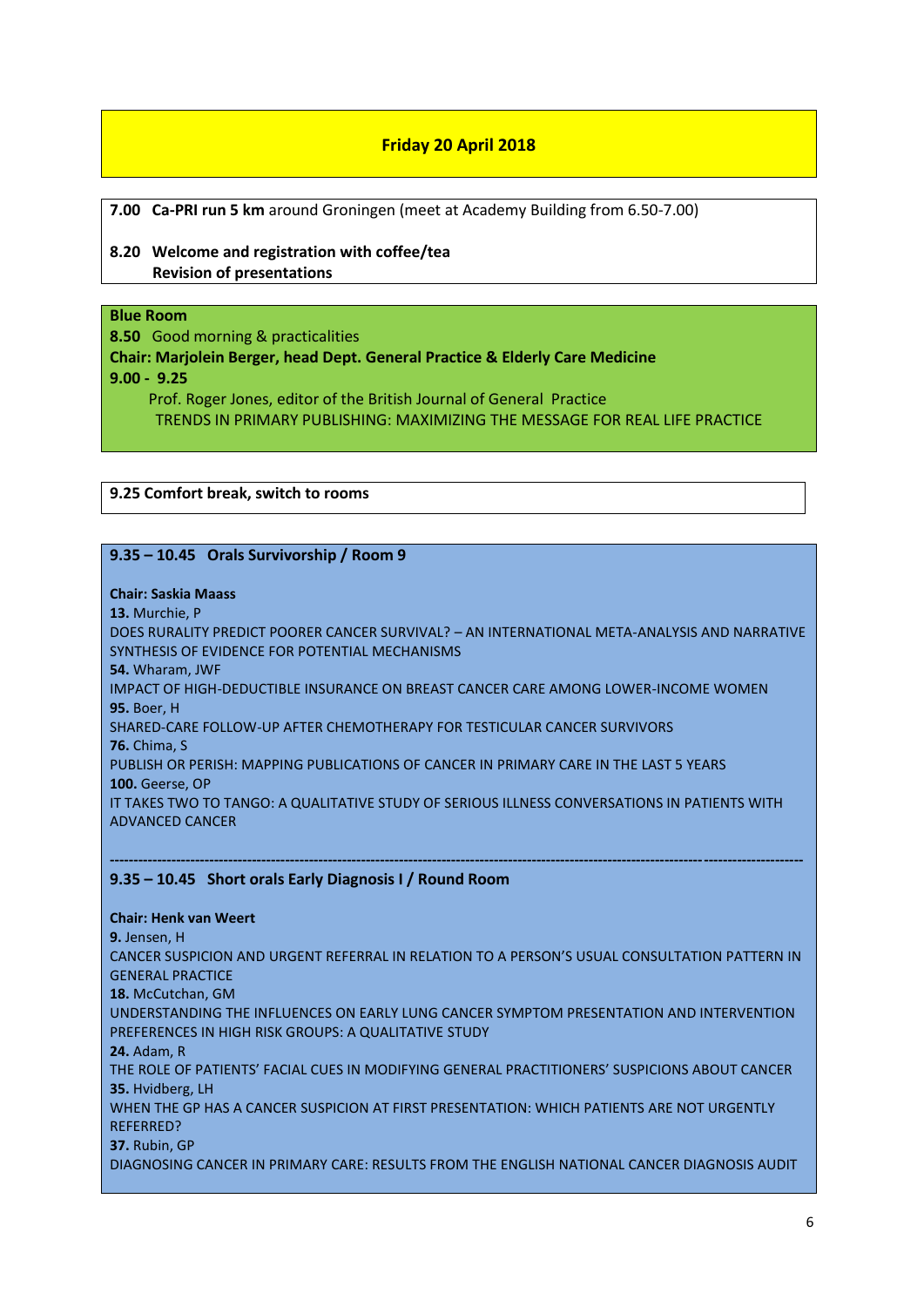**58**. Swann, R NATIONAL CANCER DIAGNOSIS AUDIT: AVOIDABLE DELAYS TO DIAGNOSIS **45**. Witt, J QUALITY IMPROVEMENT TO DRIVE THE EARLY DIAGNOSIS OF CANCER: LESSONS FROM THE NATIONAL CANCER DIAGNOSIS AUDIT IN ENGLAND **39.** Bradley, S SENSITIVITY OF CHEST X-RAY FOR LUNG CANCER: SYSTEMATIC REVIEW **41.** Law, RJ THE DEVELOPMENT OF A PRIMARY CARE INTERVENTION TO EXPEDITE THE DIAGNOSIS OF SYMPTOMATIC CANCER; FINDINGS FROM INTERVIEWS WITH GPS AND FOCUS GROUPS WITH PRACTICE TEAMS **118.** Donker, GA GENERAL PRACTITIONER'S CANCER-RELATED GUT FEELINGS RELATED TO TRIGGERS AND DIAGNOSIS — A PROSPECTIVE COHORT STUDY

#### **-------------------------------------------------------------------------------------------------------------------------------------------------- 9.35 – 10.45 Short orals Early Diagnosis II / Room 10**

**Chair: Henry Jensen**

Short orals Early Diagnosis

**61**. Erp, NF van

TIME TO REFERRAL FOR RELATIVELY UNCOMMON CANCER TYPES IN THE NETHERLANDS

**62.** Humphrys, E

EXPLORING SYMPTOM EXPERIENCE AND HEALTH LITERACY IN THE TIMELY DIAGNOSIS OF OESOPHAGEAL AND GASTRIC CANCER: A QUALITATIVE STUDY

**71.** Hirst, Y

ATTITUDES IN PRIMARY CARE TOWARDS FAECAL IMMUNOCHEMICAL TESTS IN PATIENTS AT INCREASED RISK FOR COLORECTAL CANCER: EVIDENCE FROM A UK BASED GENERAL PRACTITIONER SURVEY **73.** Von Wagner, C GENERAL PRACTITIONERS' AWARENESS OF THE RECOMMENDATIONS FOR FAECAL IMMUNOCHEMICAL TESTS

(FIT) FOR SUSPECTED LOWER GASTROINTESTINAL CANCERS: A NATIONAL SURVEY

**80.** Hendry, A

A QUALITATIVE STUDY OF THE PRESENTATION OF POTENTIAL LUNG CANCER SYMPTOMS IN SMOKERS **96.** Scott, KCL

BRACED: THE BRAIN TUMOUR EARLY DETECTION STUDY OF PATIENT PERSPECTIVES ON FACTORS AFFECTING TIMELY DIAGNOSIS OF PRIMARY BRAIN TUMOURS

**103.** Nicholson, BD

THE DIAGNOSTIC PERFORMANCE OF FAECAL IMMUNOCHEMICAL TESTING IN PATIENTS MEETING THE 2015 NICE GUIDELINE CRITERIA FOR SUSPECTED COLORECTAL CANCER IN PRIMARY CARE

**110.** Round, T

ASSOCIATION BETWEEN USE OF URGENT CANCER REFERRAL PATHWAYS AND SURVIVAL: A 5 YEAR NATIONAL COHORT STUDY

**22**. Walter, FM

HOW CAN ELECTRONIC CLINICAL DECISION SUPPORT (ECDS) FOR MELANOMA BE EFFECTIVELY

IMPLEMENTED? A QUALITATIVE STUDY OF GPS AND PATIENTS IN ENGLISH PRIMARY CARE.

**10.45 Coffee/tea**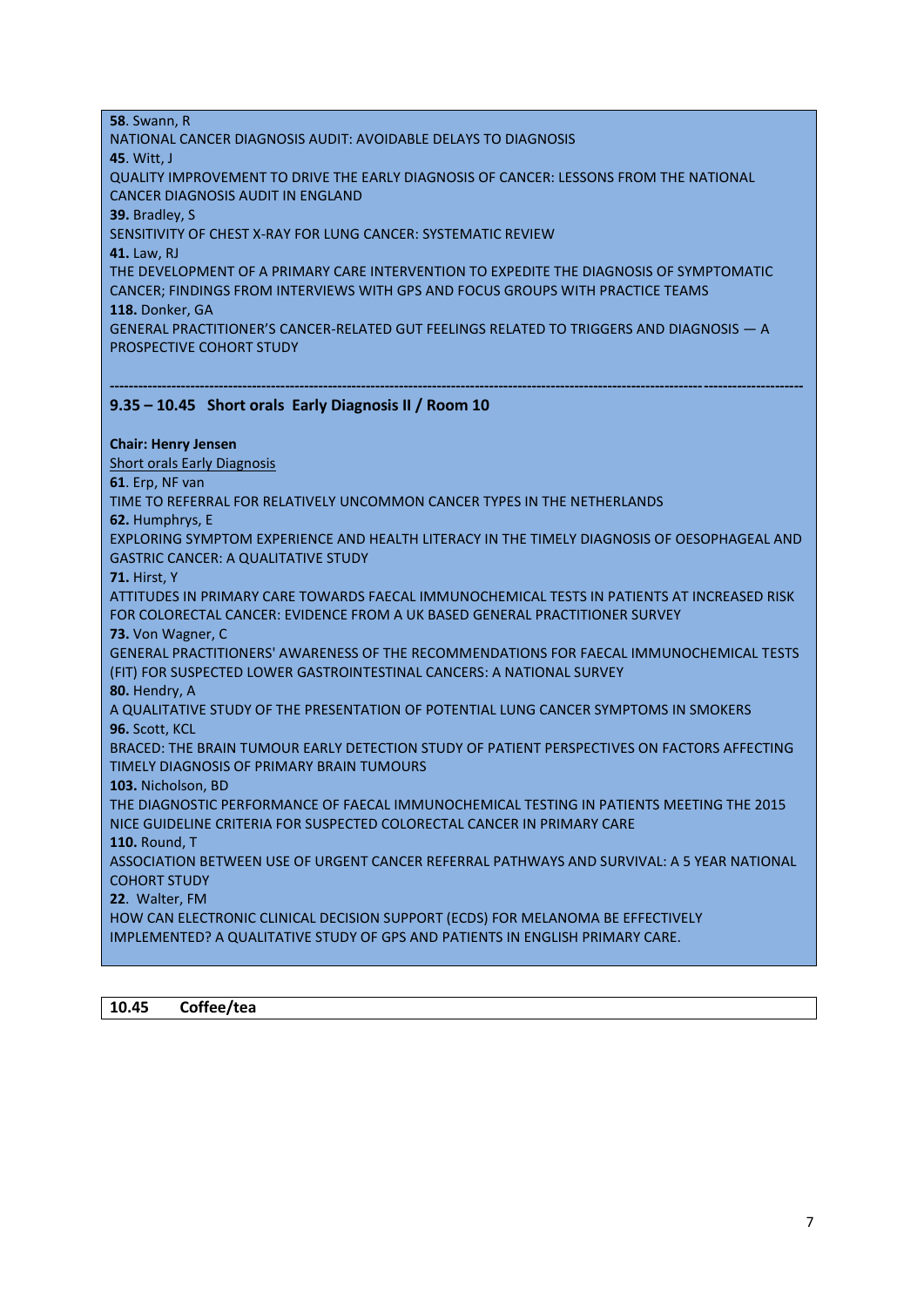# **11.15 – 12.15 Workshops in Room 9 + 10**

### **Workshop I / Room 9**

**32.** Neal, RD; Law, RJ; Nafees, S; Brain, K; Smits, S DEVELOPMENT OF A PRIMARY CARE BEHAVIOUR CHANGE INTERVENTION TO EXPEDITE THE DIAGNOSIS OF SYMPTOMATIC CANCER: A MULTI-DIMENSIONAL APPROACH

**--------------------------------------------------------------------------------------------------------------------------------------------------**

## **Workshop II / Room 10**

**82.** Harrison, SL; Nekhlyudov, L; Ireland J BUILDING BRIDGES BETWEEN PRIMARY AND SECONDARY CARE: IS SPEED DATING AN OPTION?

# **11.15 – 12.15 E-posters / Round Room**

## **Chair: Saskia Duijts, UMCG 53.** Ablett-Spence, I DEVELOPMENT AND IMPLEMENTATION OF A NOVEL QUESTIONNAIRE TO EVALUATE PATIENT EXPERIENCE OF THE MDC PATHWAY **57.** Lawrenson, RA IMPROVING EARLY ACCESS TO LUNG CANCER DIAGNOSIS FOR MAORI AND RURAL COMMUNITIES **59.** McGregor, LM USING PRIMARY CARE TO HELP INCREASE UPTAKE OF BOWEL SCOPE SCREENING IN YORKSHIRE: A PROTOCOL **63.** Humphrys, E TIMELY DIAGNOSIS OF OESOPHAGEAL AND GASTRIC CANCER: QUANTITATIVE RESULTS FROM A MIXED-METHODS STUDY **66.** Reguilon, I INTERNATIONAL VARIATION IN CANCER-SPECIFIC 'ACCESS TO DIAGNOSTICS' DATA: AN INTERNATIONAL CANCER BENCHMARKING PARTNERSHIP STUDY **74.** Campbell, C THE EXPERIENCE OF LIVING WITH AND BEYOND CANCER WITH COMORBID ILLNESS: A QUALITATIVE SYSTEMATIC REVIEW **75.** Lifford, K THE IMPACT OF THE WELSH BOWEL SCREENING PROGRAMME ON EMERGENCY PRESENTATION FOR COLORECTAL CANCER **77**. Wollersheim, BHME PROSTATE CANCER FOLLOW-UP CARE IN SECONDARY AND PRIMARY HEALTH CARE (PROSPEC STUDY): STUDY PROTOCOL FOR A RANDOMISED CONTROLLED TRIAL **83.** Bikker, A SECOND PRIMARY CANCERS: A MIXED-METHODS SYSTEMATIC REVIEW OF PATHWAYS TO DIAGNOSIS **86.** Baun, M-L LB ladegaard OVARIAN CANCER OUTCOME AND VARIATION IN REFERRAL RATES FOR TRANSVAGINAL ULTRASOUND EXAMINATION FROM GENERAL PRACTICE **87.** Calanzani, N UNDERLYING ASSUMPTIONS AND MECHANISMS ABOUT THE DETECT CANCER EARLY (DCE) PROGRAMME IN **SCOTLAND 88.** Walabyeki, J DESIGNING A LUNG HEALTH MEDIA CAMPAIGN USING STAKEHOLDER ANALYSIS WORKSHOPS **89.** Magdalena, ME VALIDITY OF THE "GUT FEELINGS" OF FAMILY PHYSICIANS FOR THE DIAGNOSIS OF SERIOUS DISEASE AND CANCER: A STUDY PROTOCOL **90.** McCutchan, GM DEVELOPMENT OF PERSONALISED RISK INFORMATION TO PROMOTE SMOKING CESSATION IN A LUNG CANCER SCREENING CONTEXT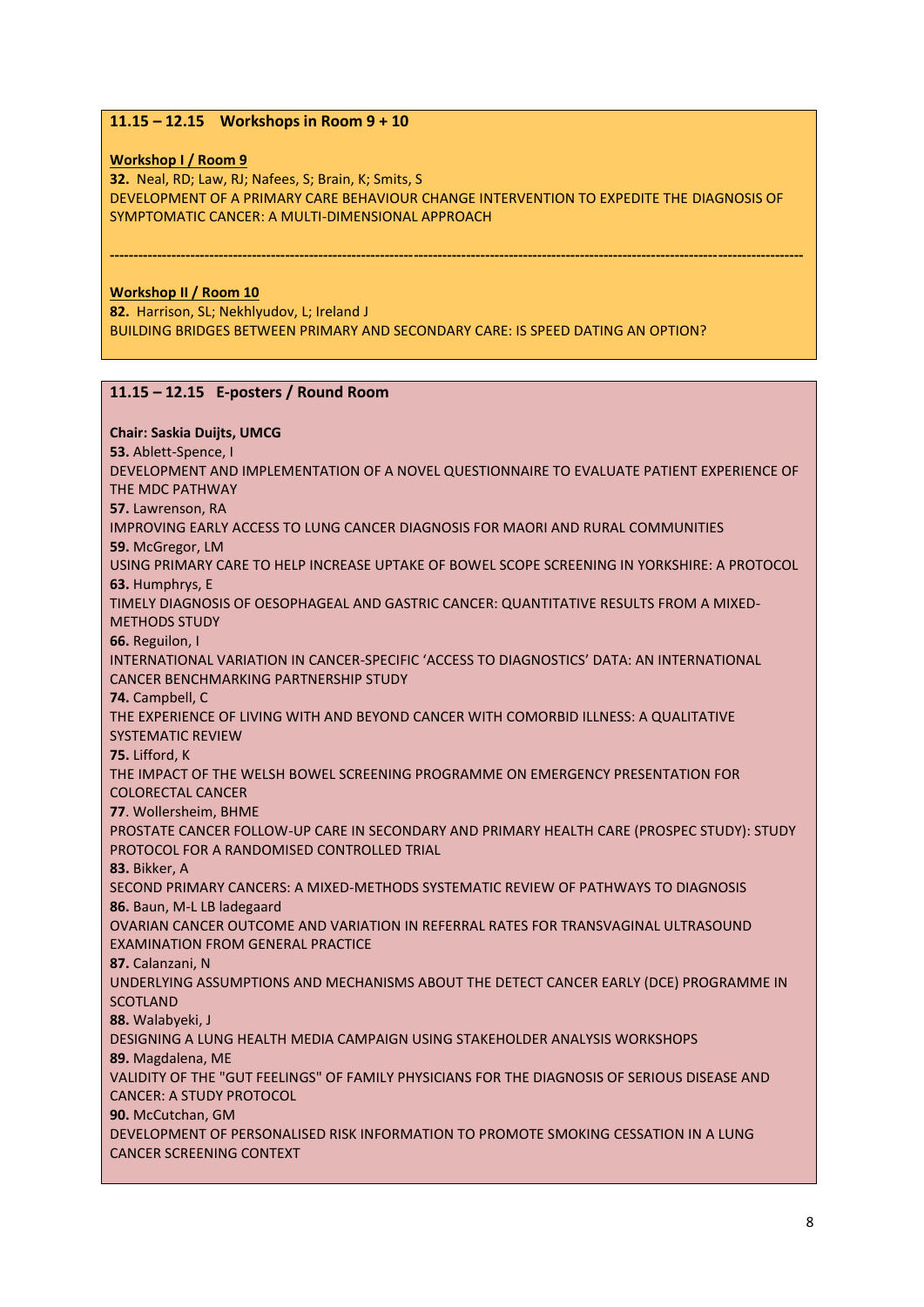### **12.15 Lunch**

# **13.00 – 14.00 Blue Room**

#### **Chair: Greg Rubin**

 Sigrid Attema, Dutch Cancer Society; Stephen Taplin, NCI, USA; Sara Hiom, Cancer Research UK; Jon Emery, Cancer Australia and Jess Søgaard, Danish Cancer Society

#### WHAT DRIVES THE STRATEGY FOR FUNDING?

How do we get primary care on the agenda? Panel discussion after short presentations

## **14.00 Comfort break, switch to rooms**

### **14.10 – 15.10 Workshops / Room 9 + 10**

### **Workshop III / Room 9**

**6.** Walter, FM; Nicholson, B; Anderson, RS; Black, G; Humphrys, E OPTIMISING PATIENT-GP COMMUNICATION TO IMPROVE EARLY CANCER DIAGNOSIS

### **Workshop IV/ Room 10**

34. Virgilsen, LFV; Offerson, SO; Turner, MT; Fielding, SF; Murchie, PM THE LONG AND WINDING ROAD - EXPLORING THE IMPACT OF DISTANCE ON CANCER EXPERIENCES

**------------------------------------------------------------------------------------------------------------------------------------------------**

## **14.10 – 15.10 E-posters / Round Room**

#### **Chair: Olaf Geerse, UMCG**

**91.** Korevaar, J INCIDENCE OF LOCAL BREAST CANCER RECURRENCE: A SYSTEMATIC REVIEW **92.** Khan, Z FEASIBILITY OF THE IMPLEMENTATION OF CYTOSPONGE™ AS A TRIAGE TEST FOR REFLUX SYMPTOMS IN PRIMARY CARE: BARRETT'S ESOPHAGUS SCREENING TRIAL 3 (BEST3) **93.** Weller, D DEVELOPING INTEGRATED CANCER CARE IN EUROPE **94**. Stokmans, SC DAILY LIFE ACTIVITIES COMPROMISE INTESTINAL INTEGRITY IN COMMUNITY-DWELLING OLDER ADULTS: A PILOT STUDY **98**. Calanzani, N A SYSTEMATIC REVIEW OF HEALTH SYSTEM LEVEL INITIATIVES PROMOTING THE EARLIER DIAGNOSIS OF CANCER AMONG THE ADULT POPULATION **99**. Bertels, LS GENERAL PRACTITIONERS' PERSPECTIVES ON BOWEL CANCER SCREENING: A QUALITATIVE INTERVIEW STUDY FROM A DUTCH CONTEXT **101**. O'Malley, D TOWARD PATIENT-CENTERED SURVIVORSHIP CARE: A QUALITATIVE EXPLORATION OF A PRIMARY CARE BASED HEALTH COACHING INTERVENTION TO IMPROVE SELF-MANAGEMENT IN POST-TREATMENT CANCER SURVIVORS **21.** Nekhlyudov, L INTERNATIONAL GUIDELINES FOR POST-TREATMENT CANCER SURVIVORSHIP CARE: WEB-BASED REVIEW **107.** Senghor, AS SOCIAL ENVIRONMENT OF OUTPATIENTS. SOCIAL INEQUALITIES AND SOCIO-TECHNICAL NETWORKS